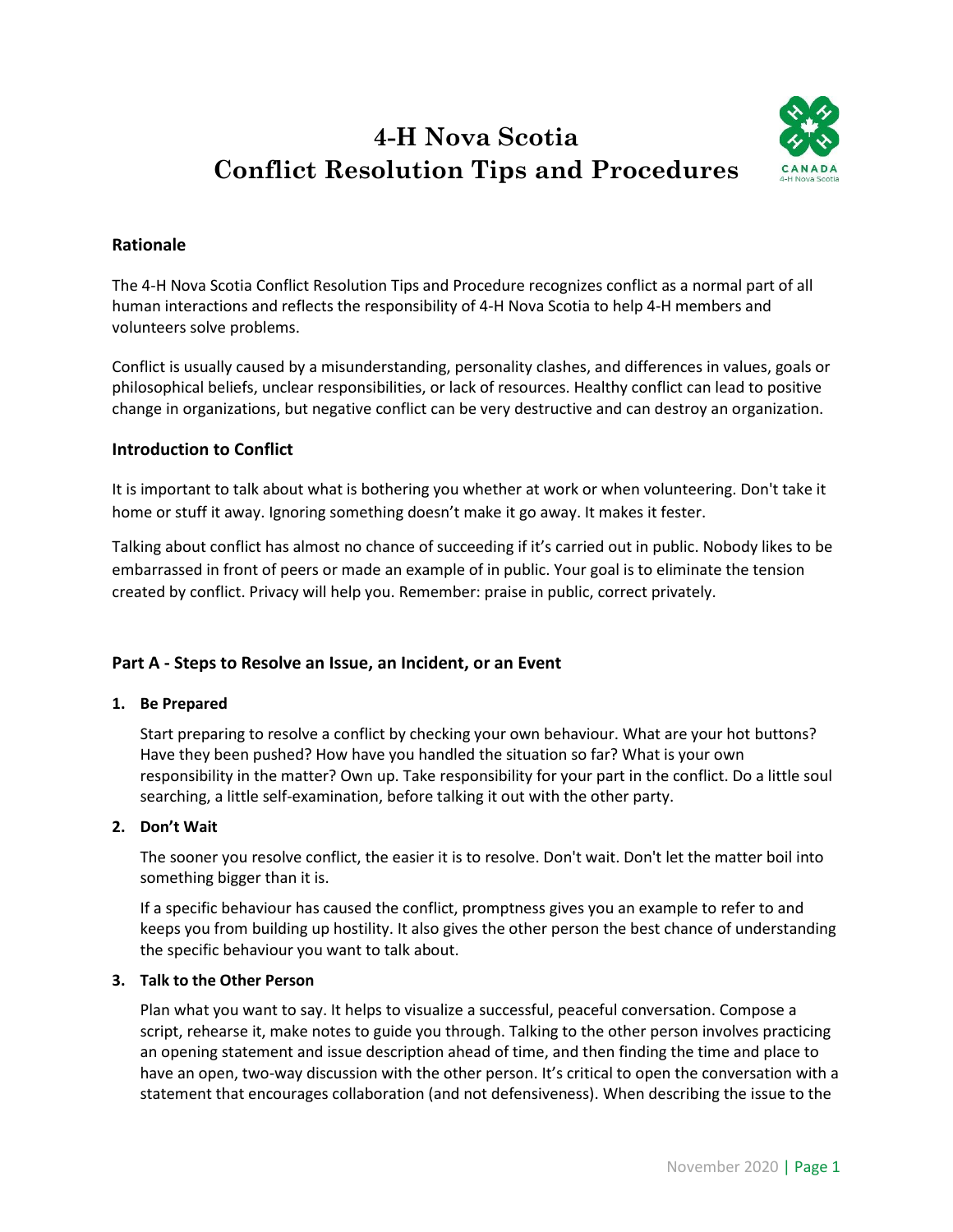

other person, make sure you include exactly what happened, how it made you feel, and the negative impacts the situation has caused.

Neutral places are best. However, if you need to emphasize your role as general leader, county council president, or another position, a public place which has seating which is more private or confidential may be appropriate. Try to make the place as neutral as possible by sitting so that there is no table or other obstruction between you and the other person, if possible. This removes physical barriers to open communication.

#### **4. Be Aware of Body Language**

Body language is a type of nonverbal communication in which physical behaviours, as opposed to words, are used to express or convey information. Such behaviour includes facial expressions, body posture, gestures, eye movement, touch, and the use of space. Use positive body language so that you appear more positive, engaging, and approachable.

Some examples are:

- a. *Have an open posture.* Be relaxed, but don't slouch! Sit or stand upright and place your hands by your sides. Avoid standing with your hands on your hips, as this will make you appear larger, which can communicate aggression or a desire to dominate.
- b. *Use a firm handshake.* But don't get carried away! You don't want it to become awkward or, worse, painful for the other person. If it does, you'll likely come across as rude or aggressive.
- c. *Maintain good eye contact.* Try to hold the other person's gaze for a few seconds at a time. This will show them that you're sincere and engaged. But avoid turning it into a staring match!
- d. *Avoid touching your face*. Relax your body. Look interested.

## **5. Share Your Feelings**

Nine times out of ten, the real conflict is about feelings, not facts. You can argue about facts all day, but everyone has a right to their own feelings. Owning your own feelings, and caring about others', is key to talking about conflict.

Remember that anger is a secondary emotion. It almost always arises from fear.

It's critical here to use "I" statements. Instead of saying, "You make me so angry," try something like, "I feel really frustrated when you..."

Remember to talk about behaviours, not personalities.

# **6. State Your Problem**

Give specific details, including your own observations, valid documentation, if appropriate, and information from reliable witnesses, if appropriate.

You've shared your own feelings about the situation, described the problem, and expressed interest in resolving the matter. Now simply ask the other party how they are feeling about it. Don't assume. Ask.

Discuss what caused the situation. Does everyone have the information they need? Does everyone have the skills they need? Does everyone understand expectations? What are the obstacles? Does everyone agree on the desired outcome?

## **7. Listen Actively to The Other Side**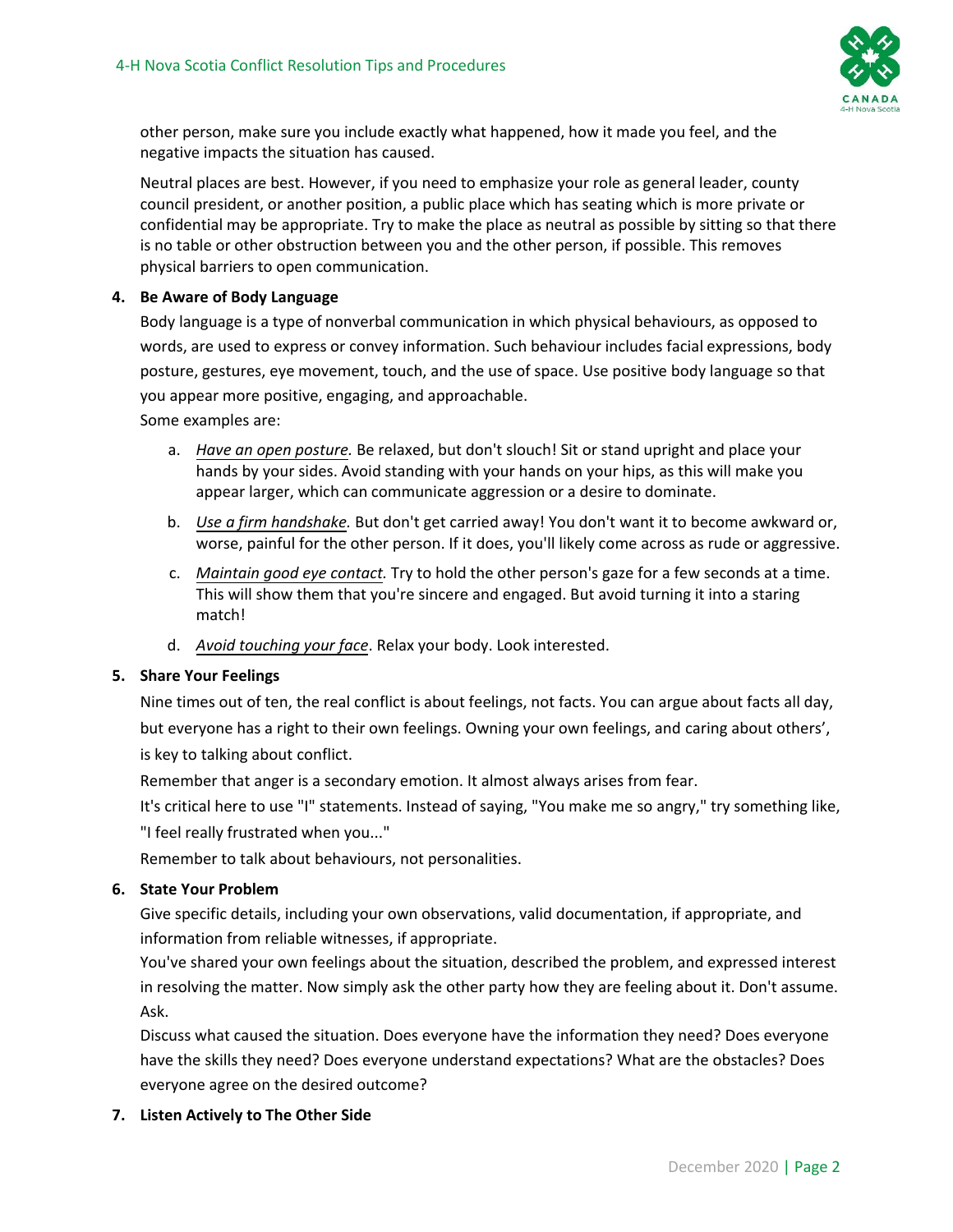

Listen to the other side. Once you've stated your side of the problem, you have to listen to the other person air *their* views and concerns. It's the only way to understand their point of view. It will likely be uncomfortable, but it's important that you never interrupt, that you give them your full attention, use positive body language (no crossing your arms or frowning), and paraphrase what you've heard to make sure you understand their point of view.

Always remember that things are not always what they seem. Be ready to be open to the other person's explanation. Sometimes, getting all the information from the right person changes the entire situation. Be ready to respond with compassion. Be interested in how the other person sees the situation differently than you do.

## **8. Find A Solution Together**

Ask the other party for their ideas for solving the problem. The person is responsible for their own behaviour and has the ability to change it. Resolving conflict is not about changing another person. Change is up to each individual.

Know how you want the situation to be different in the future. If you have ideas the other person doesn't mention, suggest them only after the person has shared all of their ideas.

Discuss each idea. What's involved? Does the person need your help? Does the idea involve other people who should be consulted? Using the other person's ideas first, especially with direct reports, will increase personal commitment on their part. If an idea can't be used for some reason, explain why.

# **9. Agree on a Plan of Action**

Work towards a solution. This step involves gaining agreement about the nature of the conflict, as well as the steps to be taken by both parties to resolve it. You should start by gaining agreement from the other person that there is a problem, and then make sure that you've both aired your concerns. Then it's time to explore win-win solutions. Resolving conflict means finding a solution that does something for *both* participants, so be ready to communicate openly about the options. Lastly, plan a course of action based on the solution you've both agreed upon.

Say what you will do differently in the future and ask the other party to verbalize their commitment to change in the future.

## **10. Express Confidence**

Thank the other party for being open with you and express confidence that your relationship will be better for having talked the problem out.

# **Part B – Conflict Escalation Process**

If a sincere attempt has been made to resolve the issue with the other party and a resolution was not found, additional supports may assist with finding some common ground and a resolution. Both parties may agree on a third-party providing support, such as a General Club Leader, or it may be escalated to the provincial organization.

**Escalate the problem, not the person.** Don't make the disagreement personal. You are escalating because the issue is a matter that must be resolved. Always inform the persons involved prior to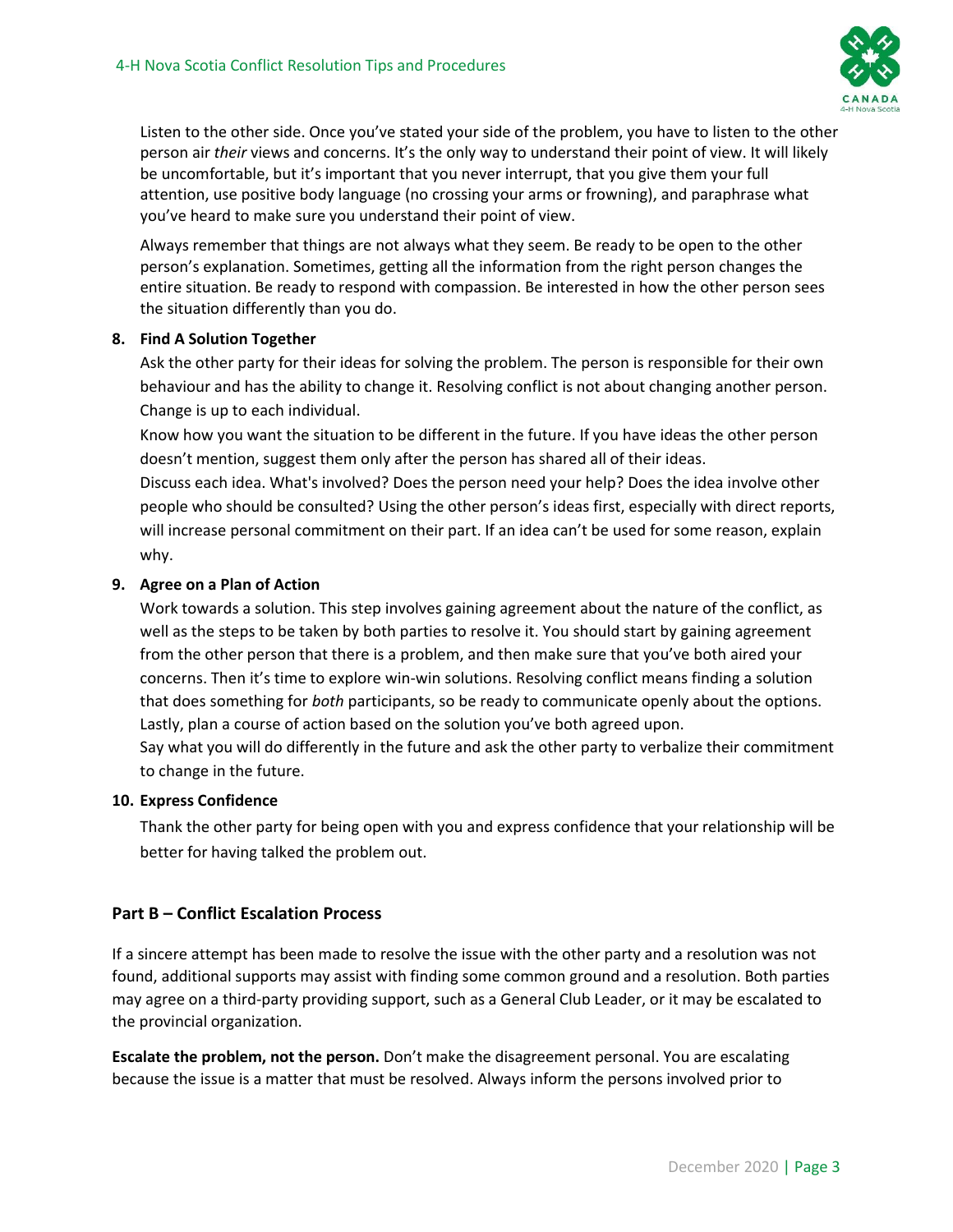

initiating an escalation. You want all parties prepared, to ensure the escalation process is productive and focused on facts.

#### **Confirm the following before escalating an issue:**

The conflict is related to a personal issue or problem.

- $\Box$  Any concerns of misconduct or youth safety must be filed as an Incident Report and will be reviewed by the provincial organization.
	- o Refer **Appendix A: When to Report Incidents for 4-H in Canada** and to the **Misconduct Reporting and Appeals Procedure** for next steps.
- $\Box$  Have you and the other parties repeatedly attempted to resolve the conflict (using the process in Part A) but have not reached a resolution.
- $\Box$  The person who has the issue/problem/conflict is responsible for escalating the matter. If you are the one who needs the other party to come around, you must initiate the escalation.
- $\Box$  Initiate the escalation within two (2) days of knowing the problem is unresolvable.

#### **Provincial Escalation**

Escalate the issue by sending it in writing or email to the provincial office. The Executive Director will notify the Provincial Board chair and the Conflict Management and Dispute Resolution Committee. The committee will connect with the involved parties.

#### **Guidelines for Reviewing an Escalated Issue**

The following steps will be taken by the committee to help foster a successful outcome:

- 1. Discuss the situation in a respectful manner with the individuals involved. Example: "I noticed you've been overly critical lately, which seems out of character for you—you're always patient!" Don't say, "You are being much too critical." This just gets the person's back up.
- 2. Be specific. If you say, "I noticed that on Tuesday the 15th, as well as Monday and Friday of last month you made several very negative statements," the person realizes you are aware of the situation and that they have to address the issue. Their explanation is a perfect opportunity for you to listen and respond with empathy. Remember: you do not necessarily have to *agree* with someone to empathize with them. You are simply attempting to put yourself in that person's shoes—if only for a moment—not condemning or condoning the behaviour.
- 3. Discuss how a conflict (or problem) impacts you, the club, or the project. "I am not sure you are aware of the full impact of the conflict between you and the others. The others are witnessing this, and it is making them uncomfortable... what do you feel is going on?" Remember, *you are asking not telling*.
- 4. Ask for the specific *cause* of the conflict. "From your perspective, what is happening here? You get along well with most everyone here so what is causing the conflict?" Remember to empathize again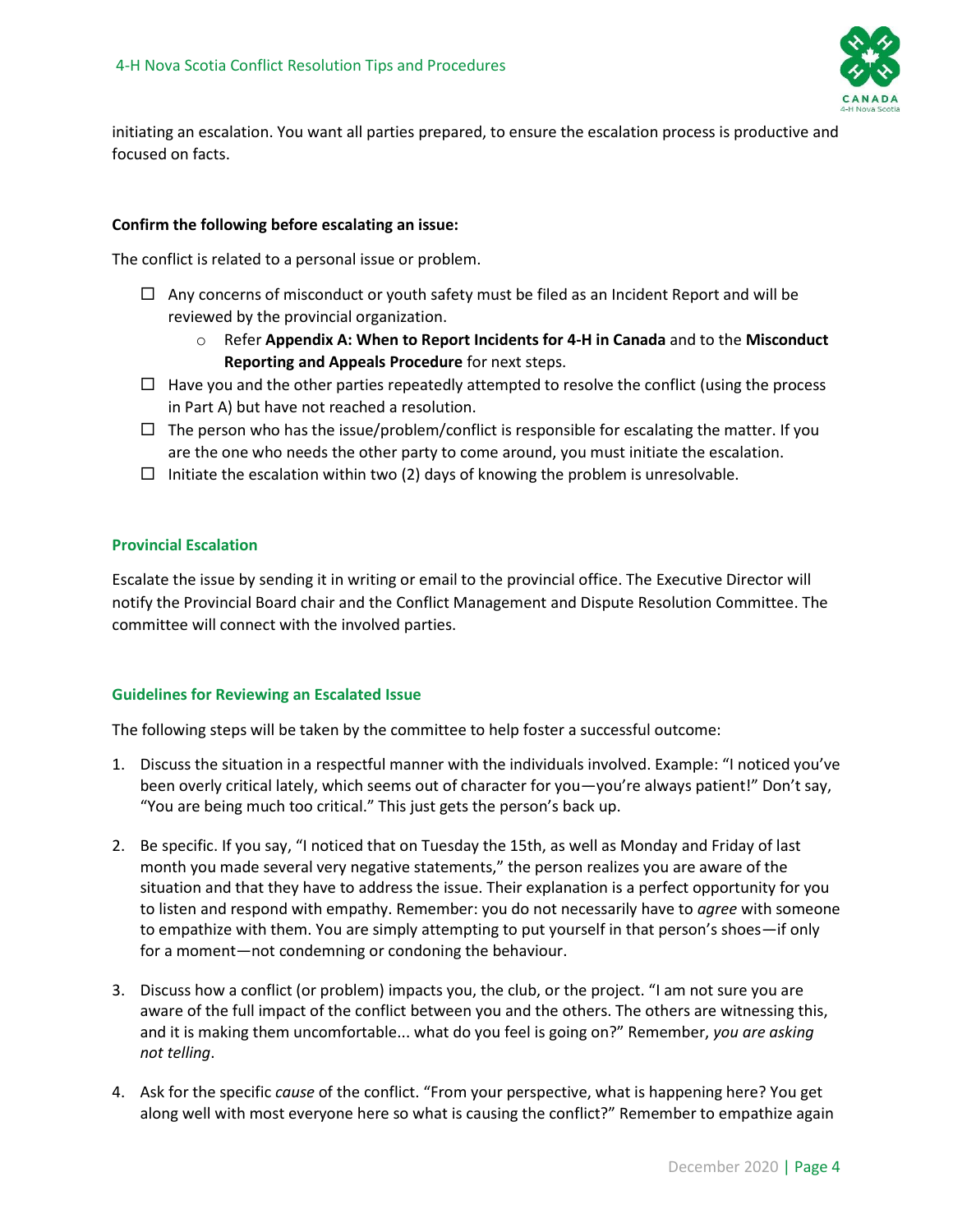

after their response, rather than say, "Yes, but you've got to get along." The word "but" negates everything positive you just said. If you have to fall on a conjunction, pick "and". "Yes, I can imagine the challenge this presents—*and* we need to come up with a solution. What ideas might you have?"

- 5. Ask for the solution. For instance, "What do you think you need to do to help solve this situation? What is your next step?" This brings in accountability.
- 6. Agree on the action to be taken. This step is often missed and it's the most important one. Think of it as a recap. "So, what I am hearing you say is that you are going to talk this through with your team members (discuss details). By when were you thinking of doing that?" The last step is to close on a positive note and ask them to get back to you on the outcome.

# **Resolution**

After an issue is resolved, both parties should abide by the decision made. Only if significant new information becomes available that could reverse the decision will the escalation be revisited or appealed. Otherwise, consider the issue closed.

## **Appeals Process**

If an individual determines that the matter has not been resolved to their satisfaction, they have thirty (30) days to make an appeal in writing to the provincial office.

The Executive Director will notify the Provincial Board chair and a review committee will be formed to consider and rule on the appeal. The Executive Director will report on the final outcome.

Sources:

- 1. Peterson, Deb. *A Step-By-Step Guide to Resolving Conflicts Peacefully*. ThoughtCo, Oct. 22, 2018, thoughtco.com/steps-to-conflict-resolution-31710
- 2. crmlearning.com/blog/index.php/2016/11/4-essential-conflict-resolution-steps